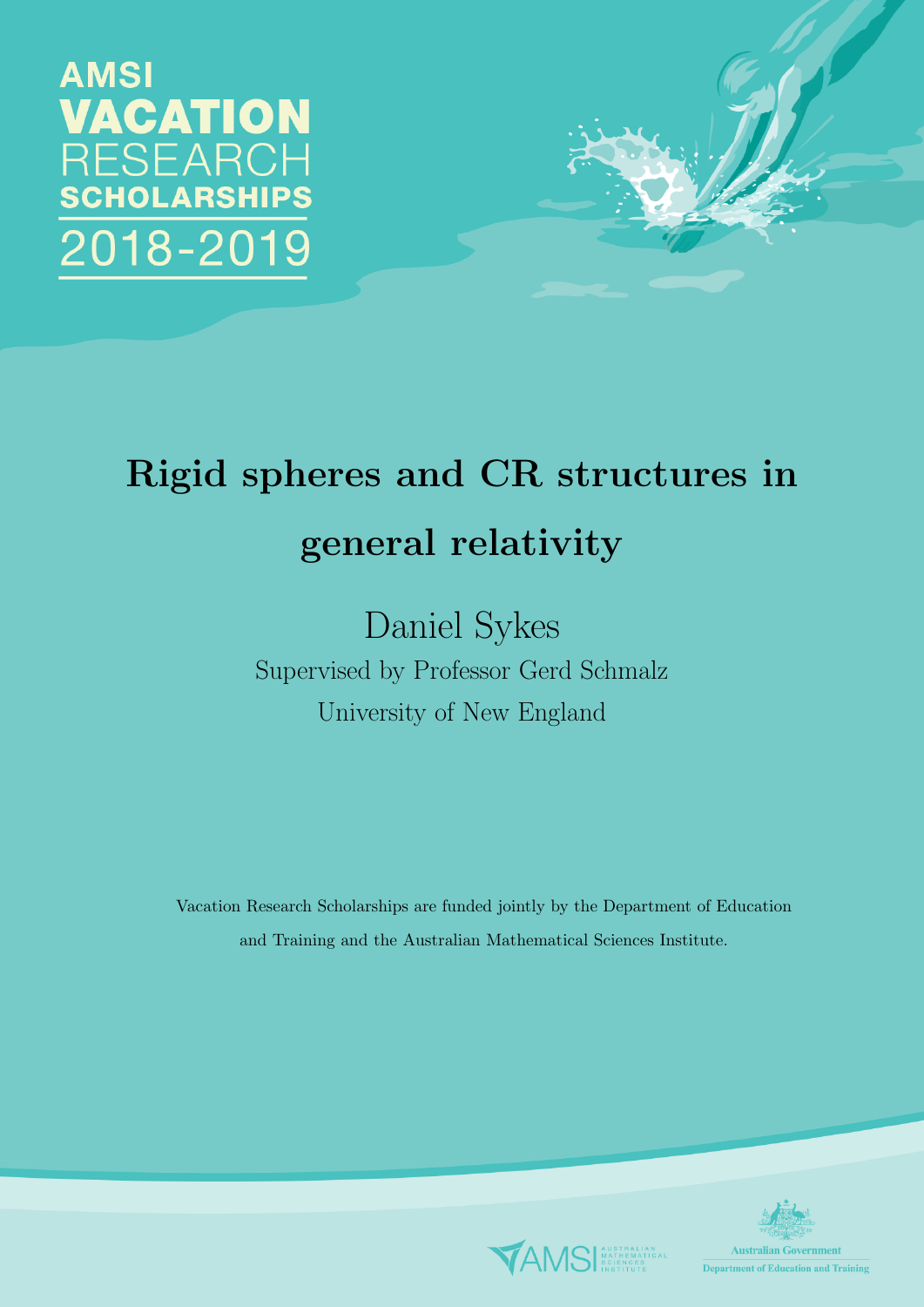### Abstract

We undertake the study of foundational material of CR (Cauchy-Riemann) geometry and shearfree Lorentzian geometry. We highlight the intrinsic nature of their relation and state, following previously completed work of Trautman, Robinson and others, that given an initial CR structure, one can lift the structure to Lorentzian space, which may produce a spacetime. In view of the classification of a 4-parametric family of CR spherical structures, called rigid spheres, we study a paper where Wilson lifts CR spherical structures and produces corresponding spacetimes.

### **Contents**

| $\mathbf 1$    | Introduction                                  | $\overline{2}$ |
|----------------|-----------------------------------------------|----------------|
| $\overline{2}$ | <b>CR</b> structures                          | $\overline{2}$ |
|                | 2.1                                           | 6              |
|                | 2.1.1                                         | 6              |
|                | 2.1.2                                         | 6              |
|                | 2.1.3                                         | $\overline{7}$ |
|                | 2.2                                           | 7              |
| 3              | <b>Rigid Spheres</b>                          | 8              |
|                | 3.1                                           | -9             |
|                | 3.2                                           | 10             |
| 4              | Shearfree Congruences and Lorentzian geometry | 10             |
|                | 4.1                                           | 11             |
|                | 4.2                                           | 11             |
| $\overline{5}$ | CR structures and Lorentzian space            | 14             |
|                | 5.1                                           | 14             |
| 6              | <b>Discussion</b>                             | 15             |

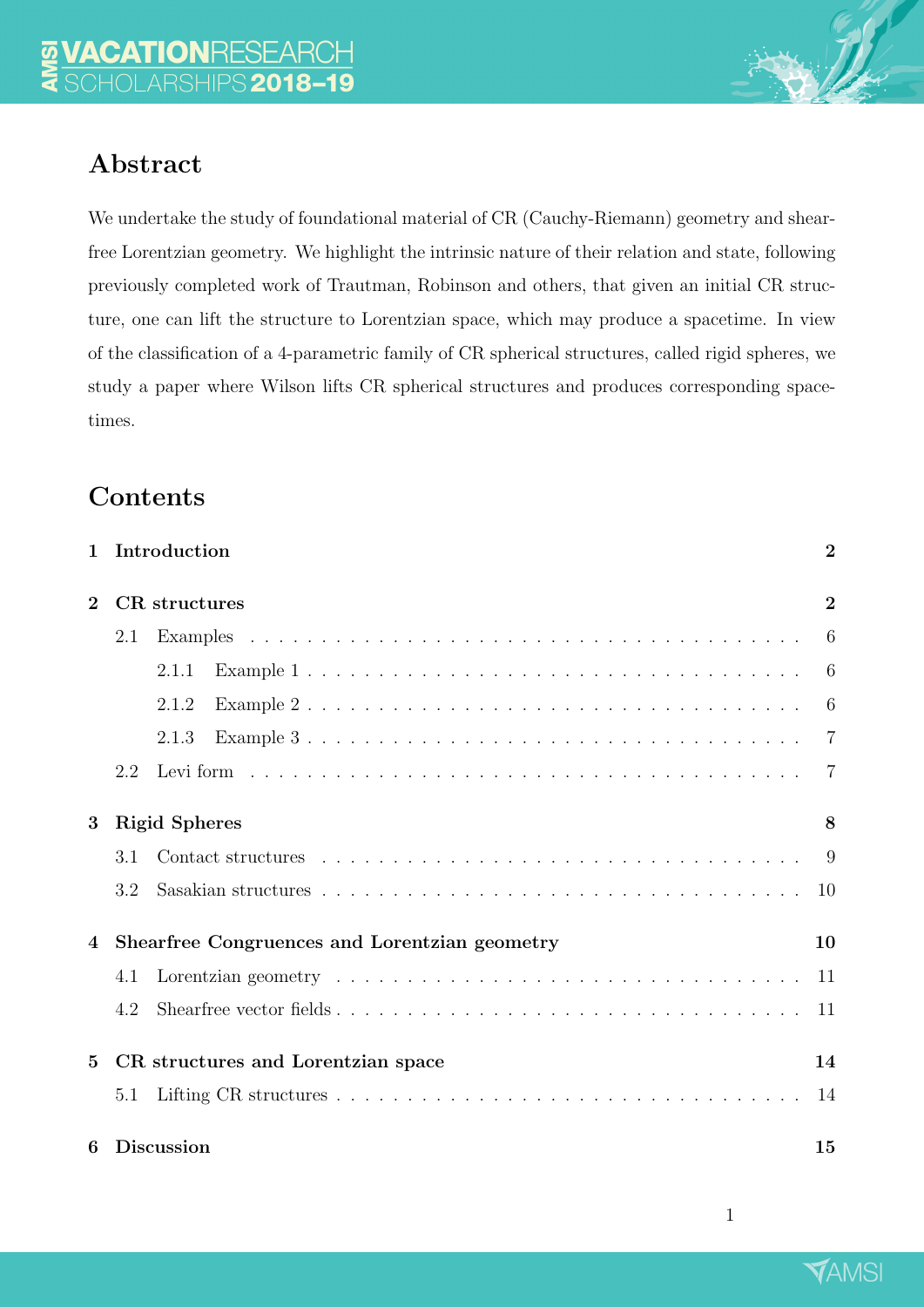### 1 Introduction

It is well known that there is an intrinsic relation between CR geometry and the framework of general relativity, Lorentzian geometry. A CR structure can be constructed from a Lorentzian structure with a shearfree congruence. Conversely, and more involved in our work, is that by making a choice of a CR structure, one can construct a class of conformal Lorentzian metrics, with a shearfree congruence [11], [10], [8].

It turns out that spherical CR structures with a special choice of 1-form that is determined up to some particular functional change, relate to famous spacetimes, for example the Taub-NUT solution, of interest to physicists [11]. However, the entire class of CR spherical structures has not been lifted to their corresponding spacetimes. We possess sufficiently large 4-parametric family of spherical CR structures, called rigid spheres [6]. With such a restriction, we reduce the freedom from a functional change to only a 4-parmetric family. Using this family one may be able to induce a spacetime, or multiple spacetimes, which may by of particular interest to the physics community, where the spacetime fits particular observational data.

### 2 CR structures

In this section we outline some foundational CR geometry. We shall give the definition of an almost complex manifold, which is then used to define our CR manifold. Our main construct is based on structure imposed on the tangent bundle of a submanifold embedded in complex euclidean space. We then go on to translate this definition into the language of differential forms, which shall be used repeatedly throughout the report. All proofs provided are merely outlines, to which the interested reader can refer to any of the following resources, among many others, to fill in the details [9], [4] and [3]. However, standard conventions are reversed in [9].

Firstly, we provide two equivalent definitions of an almost complex manifold.

Definition 1 Consider some manifold M endowed with a smoothly varying field of endomorphisms  $\mathcal{J}_p: T_pM \to T_pM$ , satisfying  $\mathcal{J}_p^2 = -Id$  for each point  $p \in M$ . We call the pair  $(M, \mathcal{J})$ 

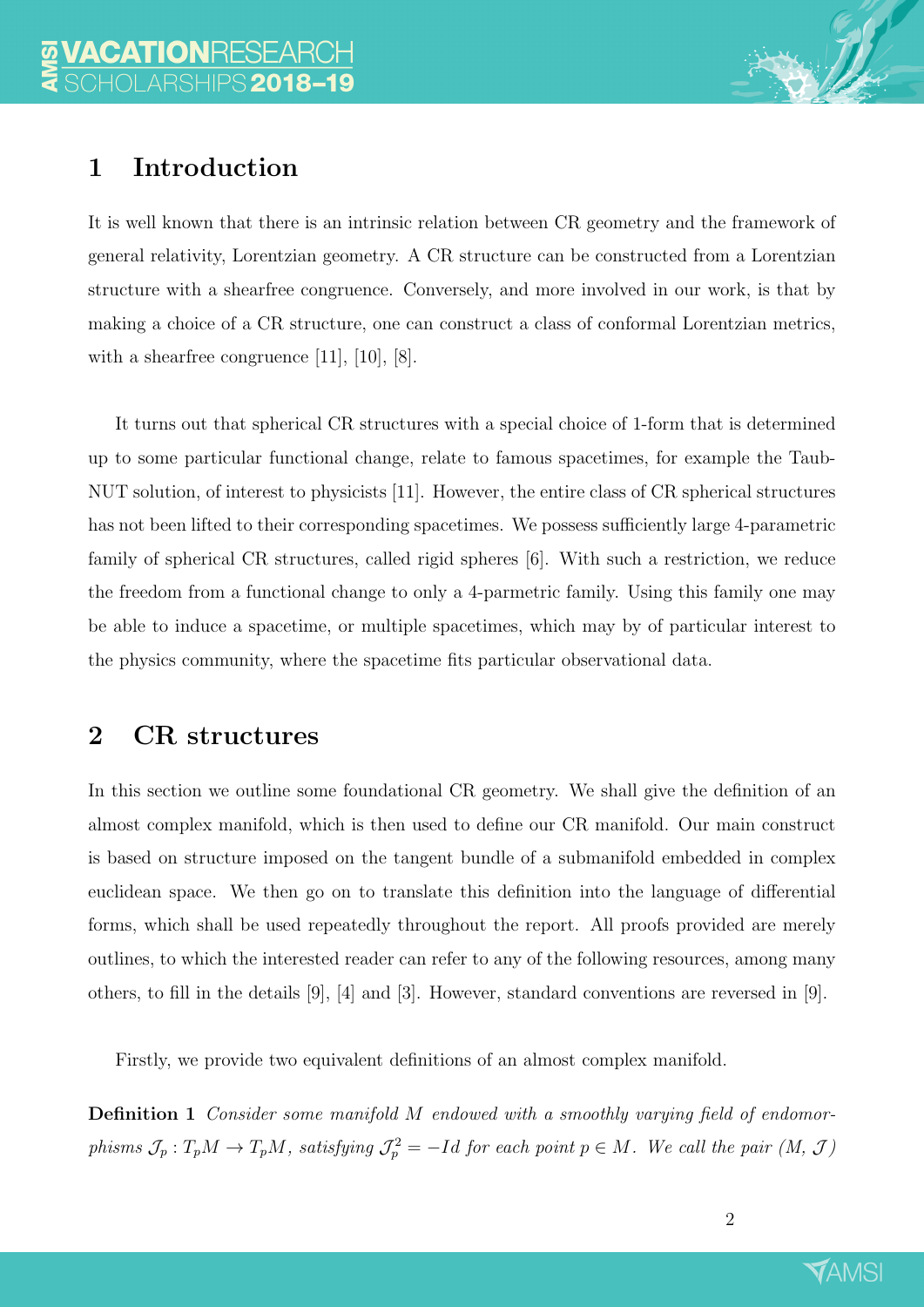

an almost complex manifold, where for each  $p \in M$ ,  $\mathcal{J}_p$  is referred to as the complex structure map for  $T_pM$ .

**Definition 2** Consider some manifold M and a distribution  $V \subset \mathbb{C}TM$  (complexified tangent bundle), where  $\mathbb{C}T_pM = T_pM \oplus iT_pM$  for all points in M. We call the pair  $(M, V)$  an almost complex manifold given

- 1.  $V \oplus \overline{V} = \mathbb{C}TM$
- 2.  $V \cap \overline{V} = \{0\}$

**Proposition 1** Consider  $(M, \mathcal{J})$  and  $(M, V)$  as above. Both structures are equivalent.

*Proof.* First consider  $(M, V)$ , then define a map  $\mathcal{J}^{\mathbb{C}} : \mathbb{C}TM \to \mathbb{C}TM$  by  $\mathcal{J}^{\mathbb{C}}|_V = i \, Id$ and  $\mathcal{J}^{\mathbb{C}}|_{\bar{V}} = -i Id$  for which  $(\mathcal{J}^{\mathbb{C}})^2 = -1$ . Then, one can see that  $\mathcal{J}^{\mathbb{C}}|_{TM} \subseteq TM$ , so (M,  $\mathcal{J} = \mathcal{J}^{\mathbb{C}}|_{TM}$  = (M,  $\mathcal{J}$ ). Conversely, given (M,  $\mathcal{J}$ ), extend  $\mathcal{J}$  to  $\mathcal{J}^{\mathbb{C}}$  and generate the eigendistributions V and  $\overline{V}$  for the eigenvalues i and -i respectively.  $\Box$ 

These equivalent definitions now provide two alternative paths to defining a CR structure, which too, turn out to be equivalent. However, we will first, prior to defining the CR structures, state a useful lemma without proof, which states involutivity with respect to the distribution V is equivalent to involutivity in terms of the endomorphism  $\mathcal{J}$ .

**Lemma 1** Given  $(M, V)$  or equivalently  $(M, \mathcal{J})$ , with  $X, Y \in TM$ 

$$
[\Gamma(V),\Gamma(V)]\subset \Gamma(V)\Leftrightarrow [X,\mathcal JY]+[\mathcal JX,Y]=\mathcal J([X,Y]-[\mathcal JX,\mathcal JY])
$$

where  $\Gamma(V)$  is the set of sections on V, and  $[\cdot, \cdot]$  is the usual Lie bracket.

Now, moving on to define our CR structures.

**Definition 3** Let M be a smooth manifold of dimension  $2n+1$  and suppose we have some smooth distribution  $H \subset TM$ . We call the triple  $(M, H, \mathcal{J})$  a CR manifold of hypersurface type, if the following properties are satisfied

1.  $dim_{\mathbb{R}} H = 2n$ 

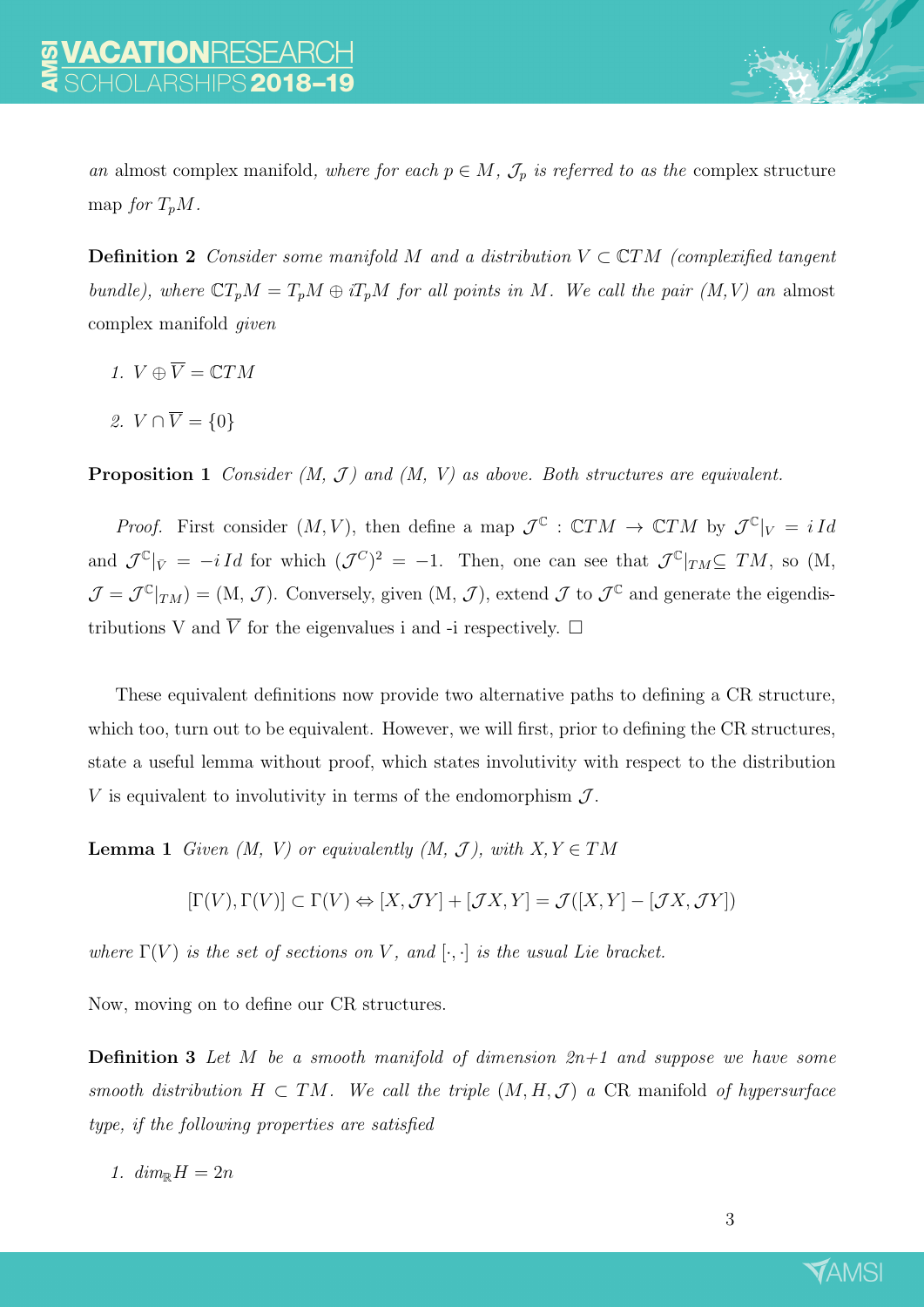- 
- 2. J is a smooth field of endomorphisms, that is,  $\mathcal{J}: H \to H$ , where  $\mathcal{J}^2 = -Id$
- 3. If  $X, Y \in \Gamma(H)$ , then  $[\mathcal{J}X, Y] + [X, \mathcal{J}Y] \in \Gamma(H)$  and  $\mathcal{J}([\mathcal{J}X, Y] + [X, \mathcal{J}Y]) = [\mathcal{J}X, \mathcal{J}Y] [X, Y]$ .

Alternatively, we can define the CR structure as follows.

**Definition 4** Let M be a smooth manifold of dimension  $2n+1$ . We designate  $(M, V)$  to be a CR manifold of hypersurface type, if  $V \subset \mathbb{C}TM$  is a rank n distribution of complex subspaces and the following properties are satisfied

- 1.  $V \cap \overline{V} = \{0\}$
- 2. V is involutive, meaning  $[\Gamma(V), \Gamma(V)] \subset \Gamma(V)$ , where  $\Gamma(V)$  is the set of all sections on V.

Proposition 2 The constructs of definition 3 and 4 are equivalent.

*Proof.* Consider  $(M, H, \mathcal{J})$ , and extend, via complex linearity,  $\mathcal J$  to the complexification of H,  $H^{\mathbb{C}}$ . Now identify V with the eigendistribution for i and likewise  $\overline{V}$  for -i. By definition, we have  $V \cap \overline{V} = \{0\}$  and by lemma 1, we have the appropriate involutivity property. Conversely, given  $(M, V)$ , consider a frame  $\{L_k\}$  on V and note that since  $V \cap \overline{V} = \{0\}$  and  $\{L_k\}$  is linearly independent,  ${Re(L_k), Im(L_k)}$  is linearly independent. Set  $H = span_{\mathbb{R}}{Re(L_k), Im(L_k)}$  and define  $\mathcal J$  such that  $\mathcal J(Re(L_k)) = Im(L_k)$  and  $\mathcal J(Im(L_k)) = -Re(L_k)$ . Extend  $\mathcal J$  to  $H^{\mathbb C}$  and assign V and  $\overline{V}$  to i and -i eigenvalues, respectively. Again, by lemma 1 we have the necessary involutivity condition.  $\Box$ 

We now present an equivalent definition of CR structures in terms of differential forms, as by E. Cartan [9]. However, for our purposes we restrict our definition to a 3-dimensional CR manifold in  $\mathbb{C}^2$ . It should be noted that the integrability condition of the CR structure becomes vacuous in real dimension 3.

**Definition 5** Suppose  $(M, H, \mathcal{J})$  is a CR-manifold, then the CR-structure can be locally encoded in a choice of a real 1-form and complex 1-form,  $\lambda$  and  $\mu$  respectively, abiding the following conditions

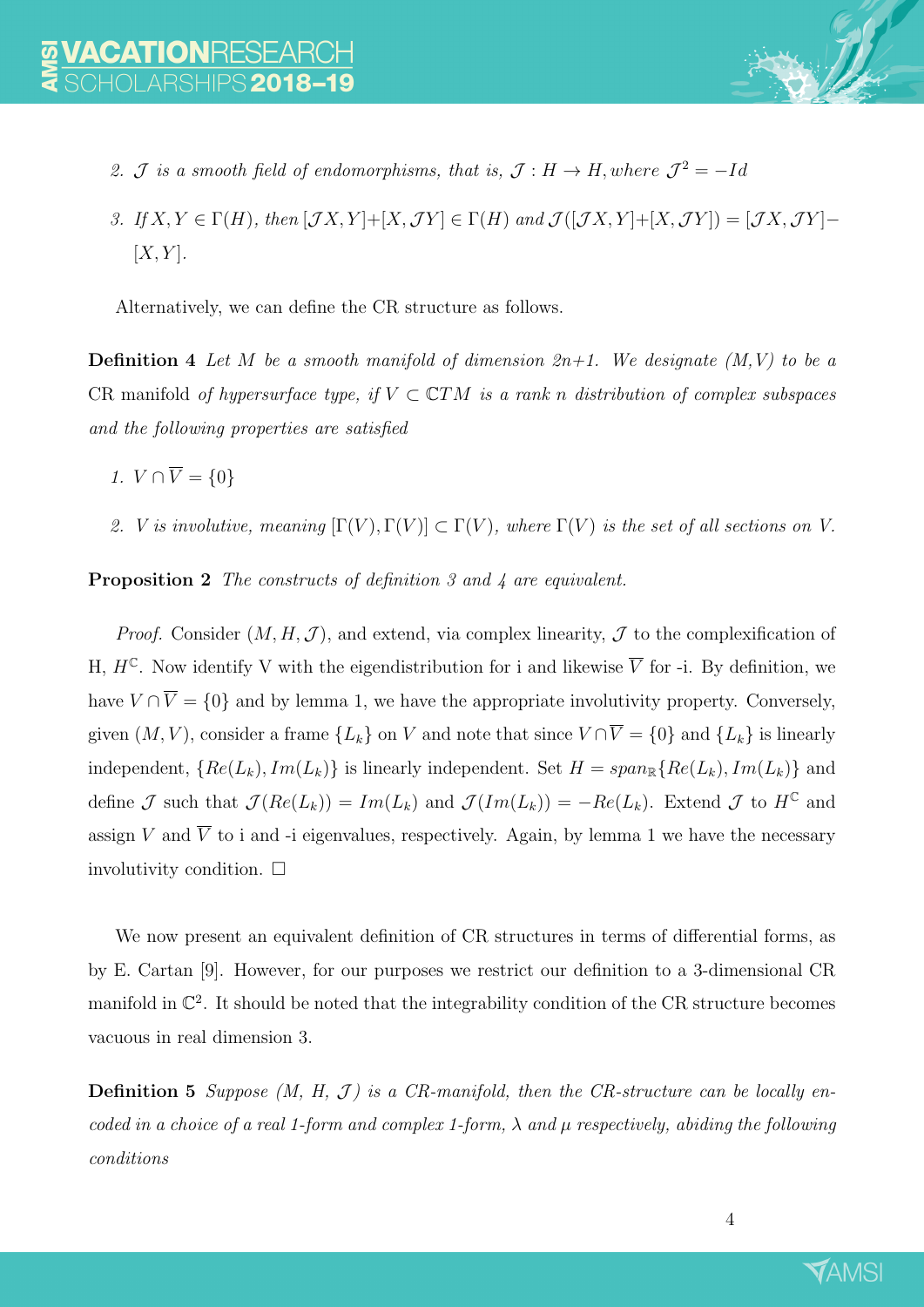

- 1.  $\lambda$  is an annihilator of our distribution, i.e.  $\ker(\lambda) = H$
- 2. The forms  $\lambda, \mu$  and  $\overline{\mu}$  are linearly independent, i.e  $\lambda \wedge \mu \wedge \overline{\mu} \neq 0$
- 3.  $\mu|_H \circ \mathcal{J} = i\mu|_H$ .

Any other pair of 1-forms  $(\lambda', \mu')$  defines the same CR structure if the following relations are satisfied

$$
\lambda' = a\lambda, \ \mu' = b\mu + c\lambda
$$

where  $a \neq 0$  is a real function, b and c are complex funtions with  $b \neq 0$ .

Since all of the CR structures to be considered are in  $\mathbb{C}^2$ , we specialise our definition to suit this case. Note that the mapping  $\mathcal{J}_p: T_p\mathbb{C}^2 \to T_p\mathbb{C}^2$  is the ambient complex structure map for  $\mathbb{C}^2$  at every point  $p \in M$ , naturally defined with respect to the coordinates  $(z, w) = (x+iy, u+iv)$ by

$$
\mathcal{J}(\partial_x) = \partial_y, \ \mathcal{J}(\partial_y) = -\partial_x, \ \mathcal{J}(\partial_u) = \partial_v, \ \mathcal{J}(\partial_v) = -\partial_u.
$$

**Definition 6** For any  $p \in M$ , we define the complex tangent space as

$$
H_p M = T_p M \cap \mathcal{J}_p(T_p M)
$$

which is the largest  $\mathcal{J}_p$ - invariant subspace of  $T_pM$ , which in  $\mathbb{C}^2$  is a complex line.

We now define the complementary part of the tangent space.

**Definition 7** A totally real complement  $X_pM$  of  $T_pM$  is any complementary subspace of  $H_pM$ . That is,  $H_pM\oplus X_pM=T_pM$ . Consequently,  $X_pM$  isomorphic to the quotient space  $T_pM$  modulo  $H_pM$ , that is

$$
X_p M \cong \frac{T_p M}{H_p M}.
$$

By our construction  $\mathcal{J}|_H$  is well-defined and due to  $H_pM$  being  $\mathcal{J}$ -invariant, we can extend to the complexification,  $H_p^{\mathbb{C}}M$ , which is  $\mathcal{J}^{\mathbb{C}}$ -invariant, where  $\mathcal{J}^{\mathbb{C}}$  is the extension of  $\mathcal J$  to the complexified tangent bundle of the ambient space  $\mathbb{C}^2$ . Consequently, we naturally decompose

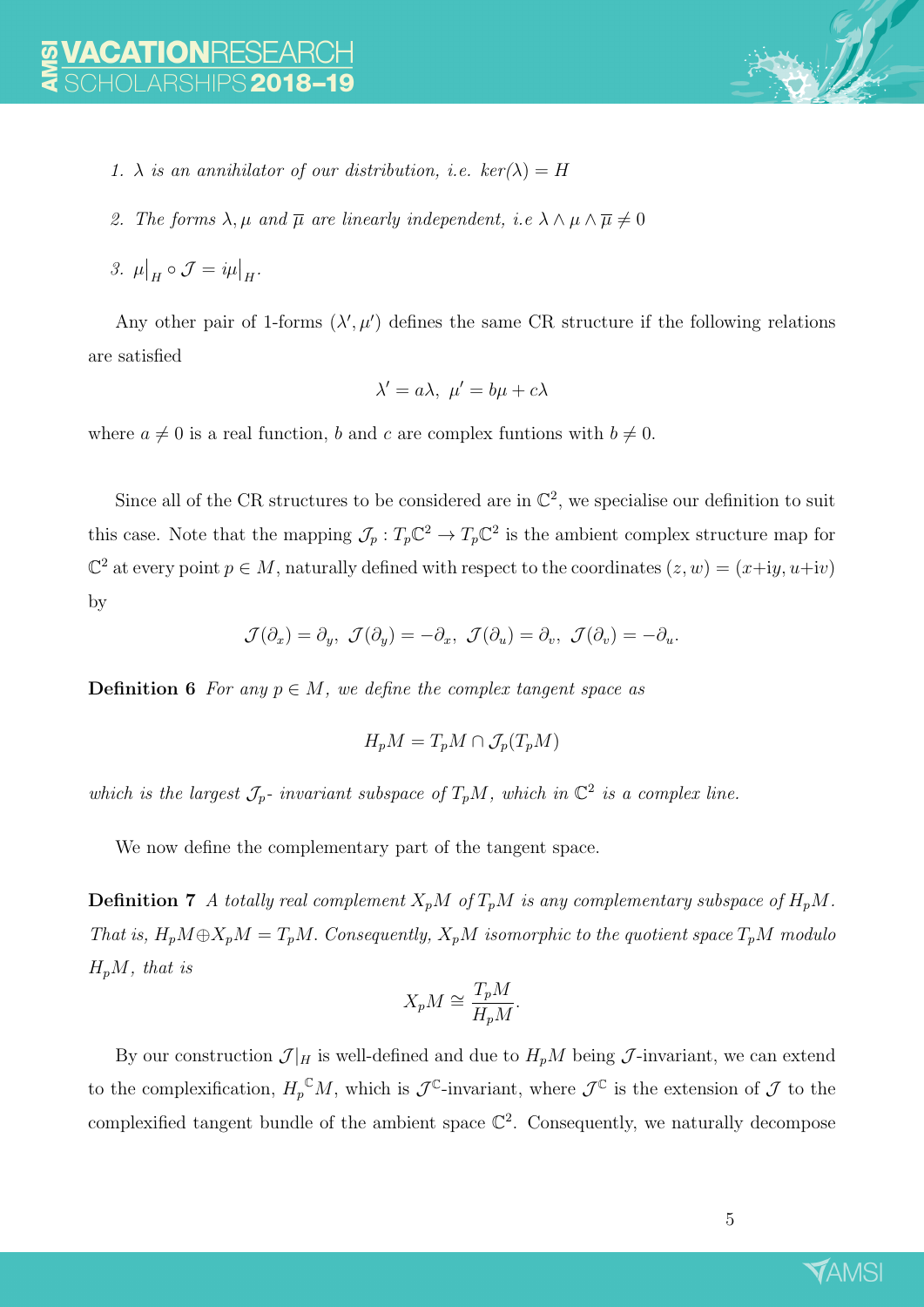$H_p^{\text{C}}M$  into  $V_p$  and  $\overline{V}_p$ , which form the i and -i eigenspaces with respect to  $\mathcal{J}^{\mathbb{C}}|_{H^{\mathbb{C}}}$ , respectively. That is,

$$
H_p^{\mathbb{C}}M = V_p \oplus \overline{V}_p,
$$

where, given  $T^{1,0}\mathbb{C}^2$  and  $T^{0,1}\mathbb{C}^2$  are the i and  $-$ i eigenspaces of  $\mathcal{J}^{\mathbb{C}}$ , we have

$$
V = T^{1,0} \mathbb{C}^2 \cap \mathbb{C}TM \text{ and } \overline{V} = T^{1,0} \mathbb{C}^2 \cap \mathbb{C}TM
$$

#### 2.1 Examples

Presently we introduce some examples of CR structures. Our CR structure  $M \subset \mathbb{C}^2$  can be locally described, with respect to some chosen coordinates by its defining function

$$
M = \{(z, u + iv) \in \mathbb{C}^2 : r(x, y, u, v) = 0\} = \{(z, u + iv) \in \mathbb{C}^2 : v = h(z, u)\}\
$$

A central notion in our work is that of rigidity of a CR structure. We call M rigid with respect to chosen coordinates, if the defining function is independent of  $u$ . That is,

$$
M = \{ (z, u + iv) \in \mathbb{C}^2 : v = h(z) \}.
$$

#### 2.1.1 Example 1

The simplest example is the following

$$
\mathbb{R}^3 = \{(z, u + iv) \in \mathbb{C}^2 : v = 0\}
$$

to which it can be shown that  $H = span{\partial_x, \partial_y} \cong \mathbb{R}^2 \cong \mathbb{C}$ . The associated forms are

$$
\lambda = du, \ \mu = dz
$$

#### 2.1.2 Example 2

This example allocates a CR structure to the Heisenberg Group.

$$
\mathbb{H} = \{(z, u + iv) : v = |z|^2\} = \{(z, u + iv) : r(z, u, v) = Im(w) - z\overline{z} = \frac{w - \overline{w}}{2i} - z\overline{z}\}\
$$

Consider the decomposition of  $H^{\mathbb{C}} = V \oplus \overline{V}$ , then one can show that  $V = span\{\frac{\partial}{\partial z} + iz\frac{\partial}{\partial u}\}.$ It is a tautology that

$$
[\frac{\partial}{\partial \overline{z}}-\mathrm{i} z \frac{\partial}{\partial u}, \frac{\partial}{\partial \overline{z}}-\mathrm{i} z \frac{\partial}{\partial u}]=0, \label{eq:2.1}
$$

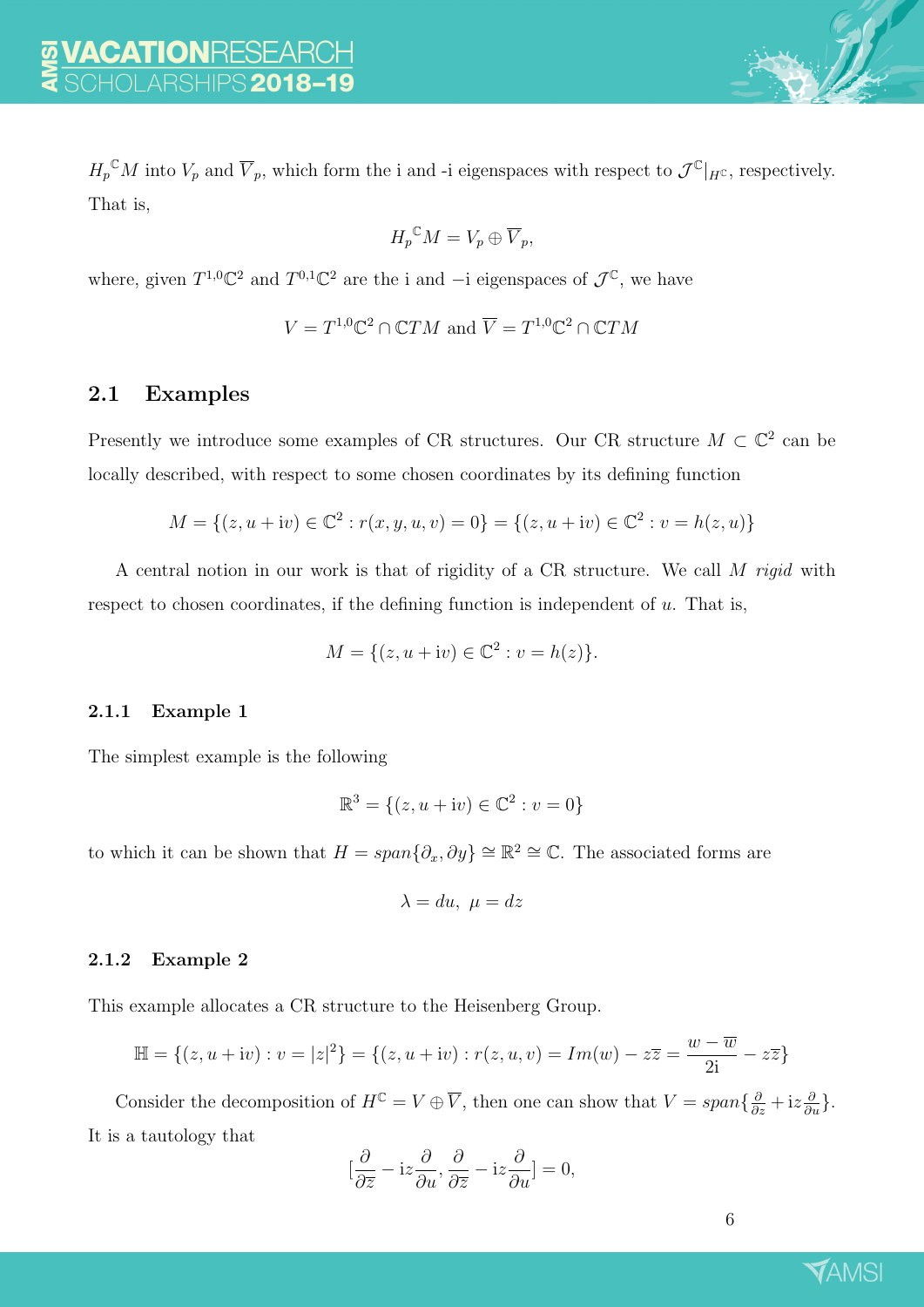which reiterates the vacuous nature of the integrability condition for CR structures with complex distribution of rank 1.

Thus,  $(\mathbb{H}, V)$  provides a CR structure on the Heisenberg group. Furthermore, the CR structure can be described by

$$
\lambda = du - i\overline{z}dz + izd\overline{z}, \ \mu = dz.
$$

#### 2.1.3 Example 3

Our final example is the sphere  $\mathbb{S}^3 = \{(z,w) \in \mathbb{C}^2 : |z|^2 + |w|^2 = 1\}$ , which can be endowed with a CR structure with

$$
H=span\{u\frac{\partial}{\partial x}-v\frac{\partial}{\partial y}-x\frac{\partial}{\partial u}-y\frac{\partial}{\partial v},v\frac{\partial}{\partial x}+u\frac{\partial}{\partial y}-y\frac{\partial}{\partial u}-x\frac{\partial}{\partial v}\}\
$$

#### 2.2 Levi form

We now introduce a particular bilinear form which elicits structural information about the CR manifold.

**Definition 8** Consider some CR manifold  $(M, H, \mathcal{J})$  then we define the Levi form of the CR structure at some point  $p \in M$  as

$$
\mathcal{L}_p: H_p \times H_p \longrightarrow \frac{T_p M}{H_p M} \cong X_p M
$$

$$
(X_p, Y_p) \longmapsto \pi_p([X, Y])
$$

where  $X, Y \in \Gamma(H)$  are extensions of  $X_p$  and  $Y_p$  respectively, and  $\pi_p : T_pM \longrightarrow \frac{T_pM}{H_pM}$  is the canonical projection mapping under the factorisation.

Considering the definition of the Levi form, and seeing that the form maps into a totally real complement,  $X$ , of the complex distribution  $H$ , and coupling this with the fact that any  $\omega \in X^*M$  annihilates H, we see that the Levi form is designed to measure the degree to which our complex distribution fails to be involutive.

We now introduce some structural notions involving the Levi form.

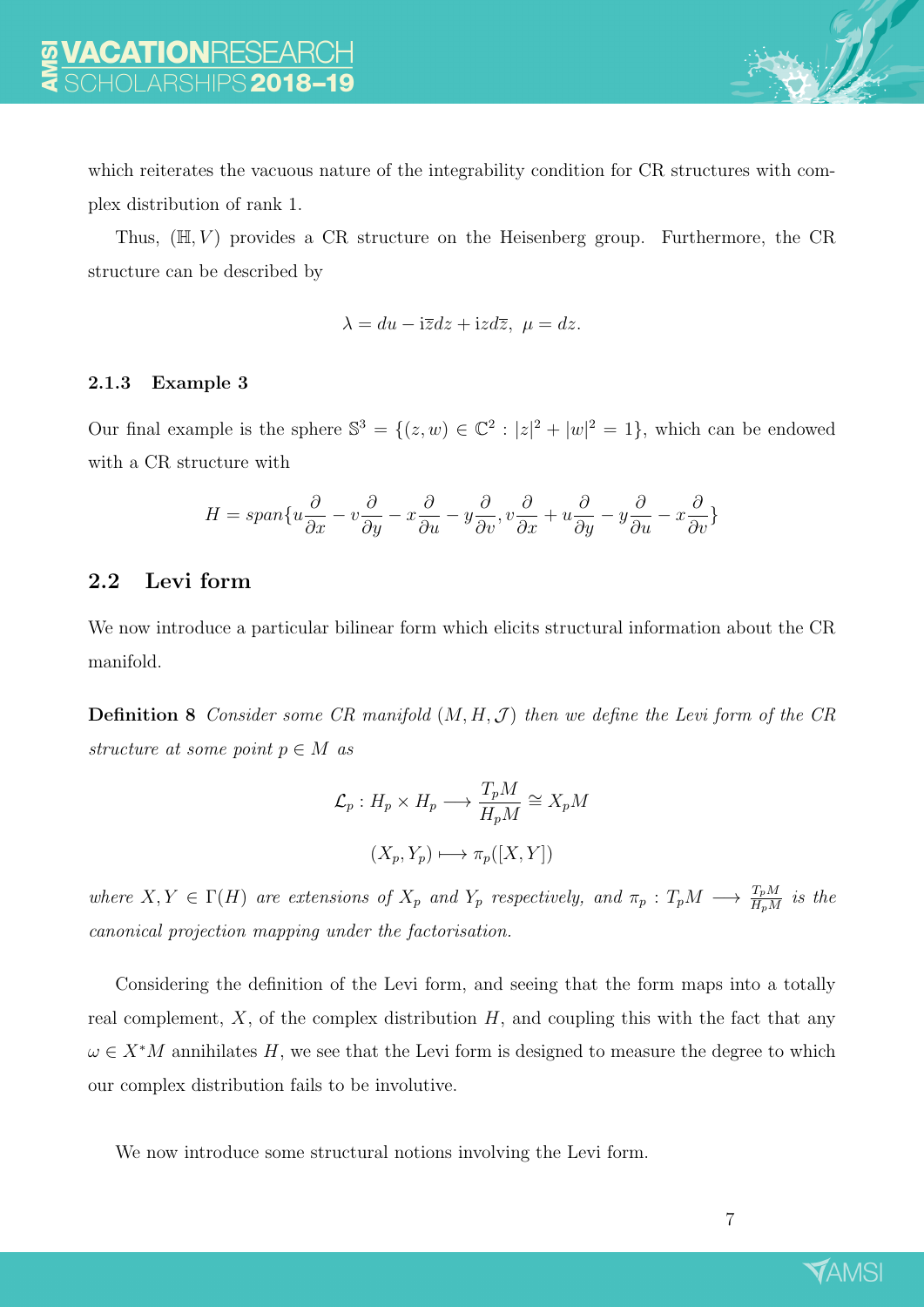

**Definition 9** Consider our CR manifold  $(M, H, \mathcal{J})$  we say that the CR structure is

- (a) nondegenerate at  $p \in M$ , if  $\mathcal{L}_p(X_p, Y_p) = 0$  for all  $Y \in \Gamma(H)$ , then  $X_p = 0$ .
- (b) strictly pseudoconvex at  $p \in M$ , if  $\forall X_p \neq 0 \in H_p$   $\mathcal{L}_p(X_p, \mathcal{J}X_p) > 0$  or  $\forall X_p \neq 0 \in H_p$  $\mathcal{L}_p(X_p, \mathcal{J} X_p) < 0.$

### 3 Rigid Spheres

In this section we introduce the notion of rigid CR structures. Geometrically, these structures can be characterised by translational symmetry in some transversal direction to the complex tangent space  $H_pM \subset T_pM$ .

Considering  $(z, w) = (x + iy, u + iv) \in \mathbb{C}^2$ , then under appropriate choice of coordinates we can write the defining equation of the CR structure as  $v = h(z)$ . Then, the translational symmetry can be seen to be generated as the flow of the  $\partial_u$ , evident from the defining functions independence of u.

**Definition 10** Consider any CR manifold M in  $\mathbb{C}^2$ , then we say that M is a Rigid sphere if M satifies the following

- (a) The defining function is independent of u. i.e.  $v = h(z)$
- (b) The CR structure is locally equivalent to the CR structure of the sphere.

A complete classification of all rigid spheres was provided in 2015 by Ezhov and Schmalz [5].

We shall not restate the theorem, but highlight the crux. They presented a closed formula for every rigid sphere, which is described by a 4-parameter family. The formula is stated as follows

$$
(1+2\phi|z|^2)\frac{\sin 2rv}{2r} - e^{-2\theta v}|z|^2 - (\phi + \overline{a}z + a\overline{z} + 4\phi(\phi - \theta)|z|^2)\frac{e^{-2\theta v} - \cos 2rv + \frac{\theta \sin 2rv}{r}}{r^2 + \theta^2} = 0
$$

where a is a complex parameter and  $r^2$ ,  $\theta$ ,  $\phi$  are real parameters, which are related by a cubic equation.

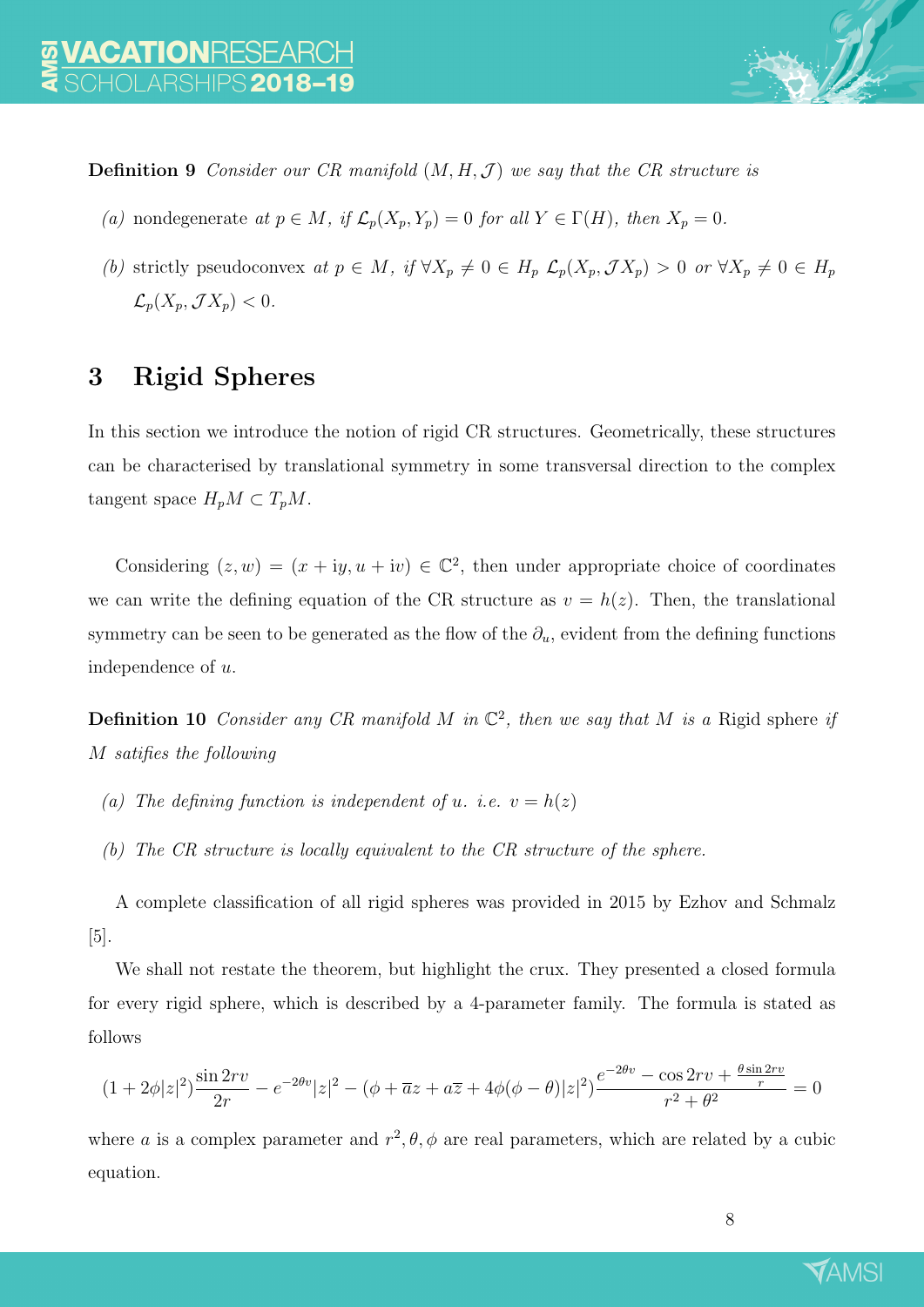Rigid structures are all naturally related to a special type of CR structure called a Sasakian structure. We shall now present our rigid structures through the framework of this conceptualisation.

We have already encountered a rigid sphere, namely the Heisenberg group. Clearly the Heisenberg group's defining function,  $Im(w) = |z|^2$ , is independent of u and thus satifies the first condition. Moreover, the Heisenberg group is locally equivalent to the sphere. One such mapping that attains such a relation is the following, which is a generalisation of the Cayley mappings from undergraduate complex analysis,

$$
z' = \frac{2z}{w+i}, \ w' = \frac{w-i}{w+i}.
$$

#### 3.1 Contact structures

Intimately related to CR structures and forming an underlying foundation for the Sasakian structure are those called contact structures.

**Definition 11** A smooth manifold  $M^{2n+1}$  equipped with a corank-1 distribution  $H \subseteq TM$  is called a contact structure, if there is a 1-form  $\lambda$ , called a contact form, satisfying

- (a)  $\lambda$  is the annihilator of our distribution, i.e. ker( $\lambda$ ) = H
- (b)  $\lambda \wedge d\lambda \wedge \cdots \wedge d\lambda = \lambda \wedge (d\lambda)^n \neq 0.$

An interesting point to note, is that one can show  $\lambda \wedge d\lambda \equiv 0$ , with  $\lambda$  the defining 1-form of a distribution  $H$  in  $TM$  is equivalent to the integrability of the distribution. Consequently, a contact structure, by the very definition, is maximally non-integrable.

Furthermore, and quite importantly, every contact manifold  $(M, H)$  with a choice of contact form  $\lambda$  has a distinguished vector field, the Reeb vector field.

**Definition 12** For any contact manifold  $(M, H)$ , with  $\lambda$  the corresponding contact form, there exists a unique vector field  $Z \in \Gamma(TM)$ , such that

$$
Z \supset d\lambda = 0, \ Z \supset \lambda = 1.
$$

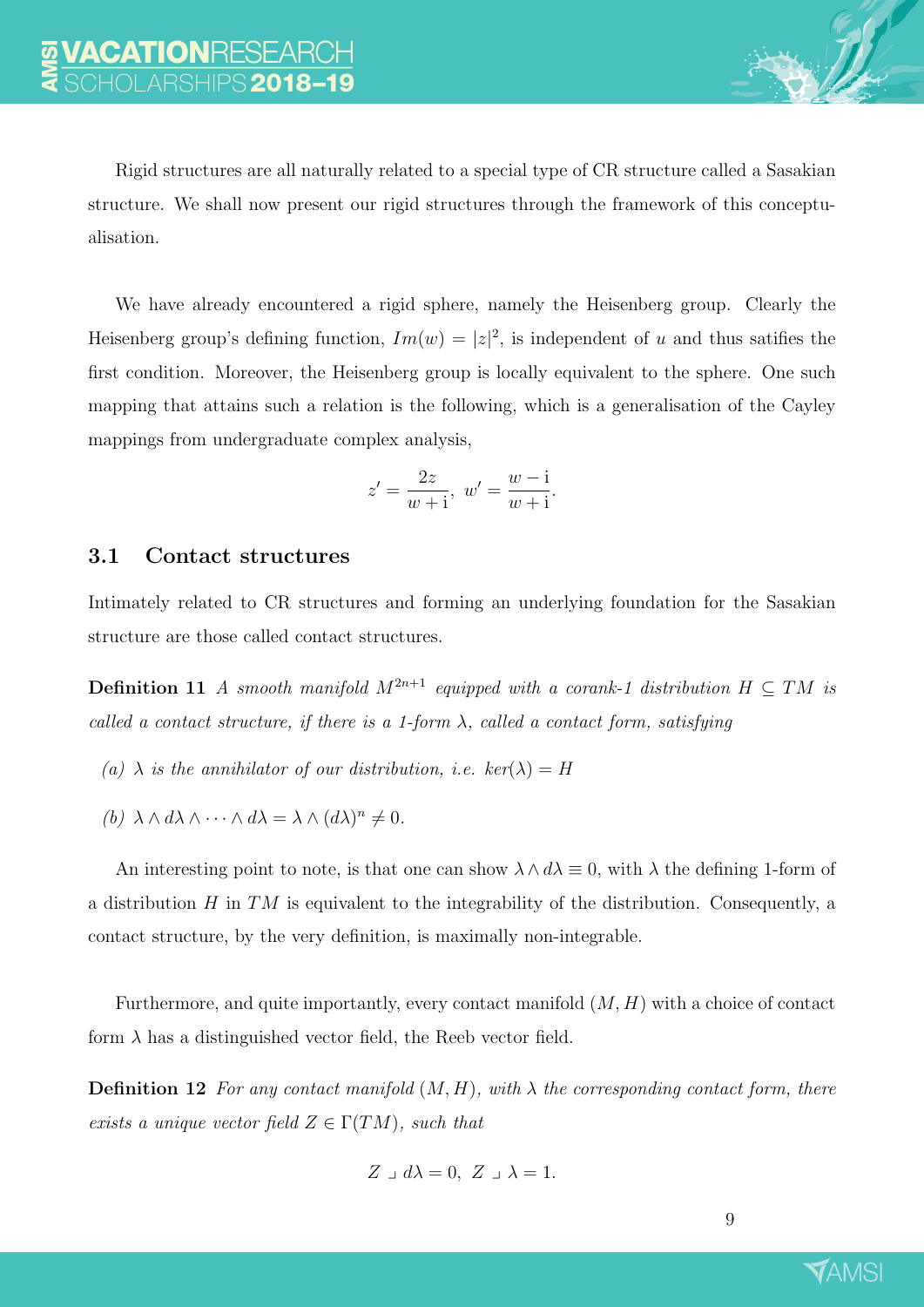

A particularly important fact is the following.

**Proposition 3** If  $(M^3, [(\lambda, \mu)])$  is a CR structure, with nondegenerate Levi form, then the complex distribution H is a contact structure, with corresponding contact form  $\lambda$ .

*Proof.* One can define a nondegenerate CR structure by the generators of  $V = span\{\partial =$  $X - i\mathcal{J}X$ ,  $\overline{V} = span\{\overline{\partial} = X + i\mathcal{J}X\}$ , and some complementary vector field  $\partial_0 = i[\partial,\overline{\partial}] =$  $-2[X,\mathcal{J}X],$  where  $(\partial,\overline{\partial},\partial_0)$  is a frame for  $\mathbb{C}TM$ , with corresponding coframe  $(\lambda,\mu,\overline{\mu})$ . If  $\lambda \wedge d\lambda = 0$ , then  $d\lambda = c\mu \wedge \lambda + c\overline{\mu} \wedge \lambda$ . But  $d\lambda(\partial, \overline{\partial}) = \frac{1}{2}(\partial \lambda(\overline{\partial}) - \overline{\partial} \lambda(\partial) - \lambda([\partial, \overline{\partial}])) =$  $-\frac{1}{2}$  $\frac{1}{2}\lambda([\partial,\overline{\partial}]) = \mathcal{L}_p(X,\mathcal{J}X) = 0.$ 

#### 3.2 Sasakian structures

Usually Sasakian structures are derived via Kählerian structures, which are integrable, almost complex, Hermitian structures. However, under the condition of strict pseudoconvexity, the Sasakian notion becomes far more transparent. We will state a theorem from [1], which drastically simplifies the characterisation of Sasakian structures under these conditions. Firstly, we present the notion of an infinitesimal CR-automorphism and then present the theorem.

**Definition 13** Consider  $Z \in \Gamma(TM)$ , then we call Z an infinitesimal CR-automorphism if and only if  $\mathscr{L}_Z\Gamma(V) \subseteq \Gamma(V)$ .

**Theorem 1** Let  $(M, [(\lambda, \mu)])$  be a strictly pseudoconvex CR manifold of dimension  $2n + 1$ , where H is a contact structure with contact form  $\lambda$  and corresponding Reeb vector field Z. If Z is an infinitesimal CR-automorphism, then M is Sasakian.

### 4 Shearfree Congruences and Lorentzian geometry

It is well known in the literature that the condition of shearfreeness of the Lorentzian metric is strong enough to make solving Einstein's equations tractable, yet is not too strong, as to yield nothing but trivial solutions.

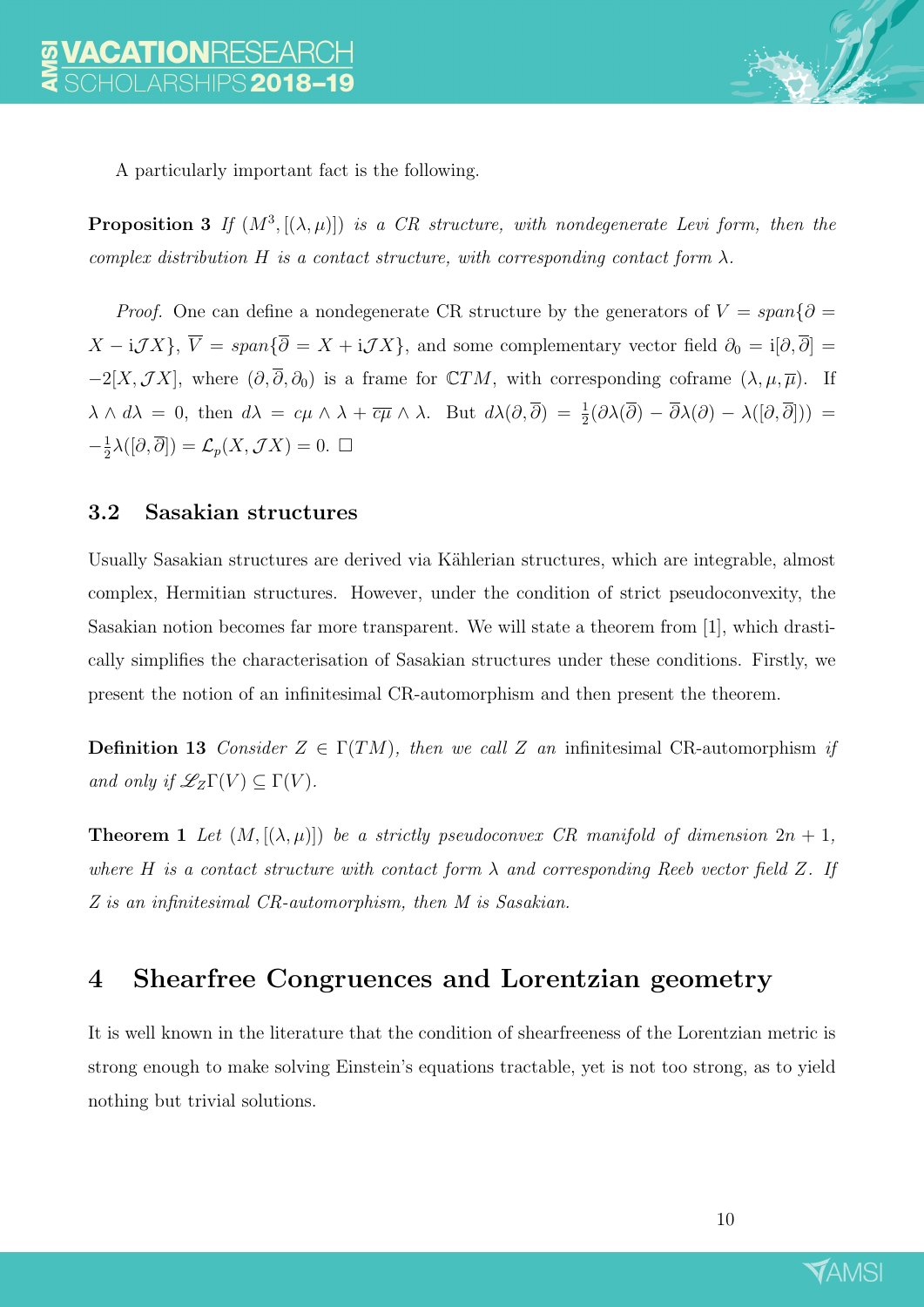

#### 4.1 Lorentzian geometry

The mathematical framework with which general relativity is set, is that of Lorentzian geometry. For the sake of pragmatism, we restrict our discussion to 4-dimensional Lorentzian structures.

Definition 14 Take a 4-dimensional smooth manifold, M, with a choice of a smoothly varying Lorentz metric, g, which assigns to every tangent space  $T_pM$  a symmetric, nondegenerate bilinear form in which the signature of the metric is  $(3,1)$ . We call the pair  $(\mathcal{M}, g)$  a Lorentzian manifold.

The simplest example is that of Minkowski space, that is  $\mathbb{R}^4$  with coordinates  $(x, y, u, r)$ and Lorentzian metric

$$
g = dx^2 + dy^2 + du^2 - dr^2.
$$

Furthermore, an interesting consequence by removing the positivity condition from the metric, is that lengths no longer need be positive. In particular, Lorentzian spaces possess nonzero vectors with zero length with respect to the metric, which are called null vectors.

**Definition 15** Consider some vector  $v \in T_p\mathcal{M}$  on some Lorentzian manifold  $(\mathcal{M}, g)$ , then this vector is called null, if  $g(v, v) = 0$ . This notion naturally extends to a vector field  $k \in \Gamma(TM)$ and thus we call a vector field null if  $g_p(k_p, k_p) = 0, \forall p \in \mathcal{M}$ , where  $k_p \in T_p\mathcal{M}$ 

We now introduce the following proposition as a matter of notational convenience for when we introduce a particular class of metrics.

**Proposition 4** For any Lorentzian manifold  $(M, g)$  of signature  $(3,1)$ , there exists a particular choice of frame for the complexified tangent bundle, and corresponding complex coframe  $(\omega^1, \omega^2, \omega^3, \omega^4)$ , in which the Lorentzian metric takes the following form

$$
g = 2(\omega^1 \omega^2 + \omega^3 \omega^4)
$$

#### 4.2 Shearfree vector fields

In this section we define the notion of a vector field and metric being shearfree, and define a related conformal class of Lorentzian metrics, which are unique up to scaling by a postive real function called a conformal factor.

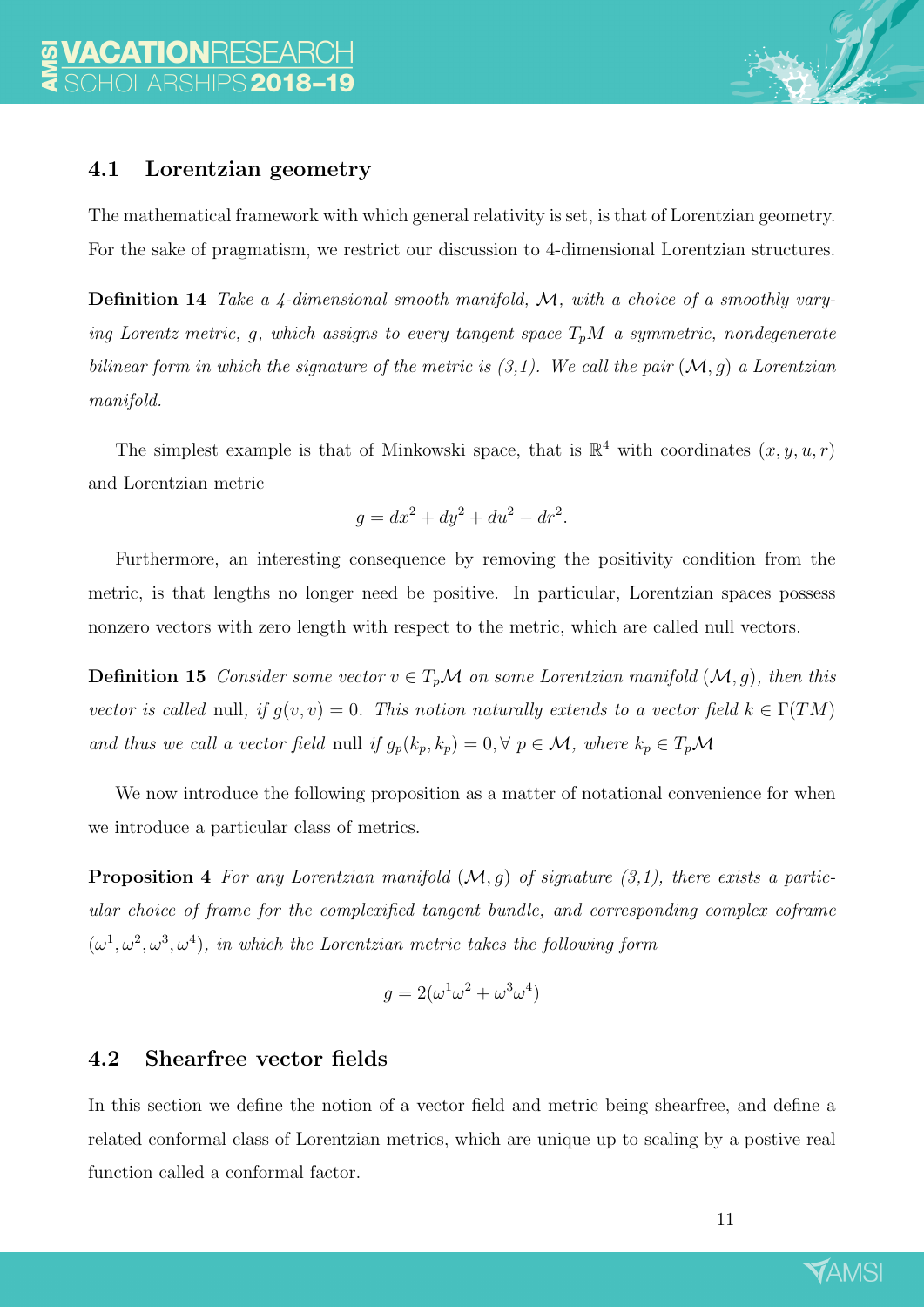Definition 16 Consider a smooth manifold M endowed with some Lorentzian metric g, and furthermore consider any vector field  $k \in \Gamma(TM)$ . Then k is said to be conformal Killing if

 $\mathscr{L}_k q = \rho q$ 

where  $\rho$  is some real valued function on M, and Killing if  $\rho = 0$ , i.e.

 $\mathscr{L}_k q = 0.$ 

We now generalise this notion to that which rests as a fundamental assumption about the attributes of light rays in general relativity.

**Definition 17** Take  $(M, g)$  and consider some nonzero  $k \in \Gamma(TM)$ . We call k a shearfree vector field if it satisfies the following conditions.

- (i) The vector field k is null, i.e.  $q(k, k) = 0$ .
- (ii) The metric g changes conformally under the flow of k if restricted to the subspaces of

$$
k^{\perp} = \{ X \in \Gamma(TM) : g(k, X) = 0 \}.
$$

More succinctly,  $\mathscr{L}_k g = \rho g + g(k, \cdot) \vee \psi$ , where  $\rho$  is a real function on M and  $\psi$  is a 1-form.

A shearfree foliation by integral curves of some shearfree vector field on a four-dimensional Lorentzian manifold  $(M, g)$  is called a shearfree congruence in physics. This foliation can be physically interpreted as the propagation of light rays.

The next theorem yields an important property to the way that null, shearfree integral curves propagate through Lorentzian space.

Proposition 5 Any null, shearfree vector field k on a Lorentzian manifold is geodetic, that is

$$
\nabla_k k = f k
$$

where f is a real valued function and  $\nabla$  is the Levi-Civita connection. Furthermore, k can be rescaled so that

$$
\nabla_k k = 0
$$

which we shall call autoparallel.

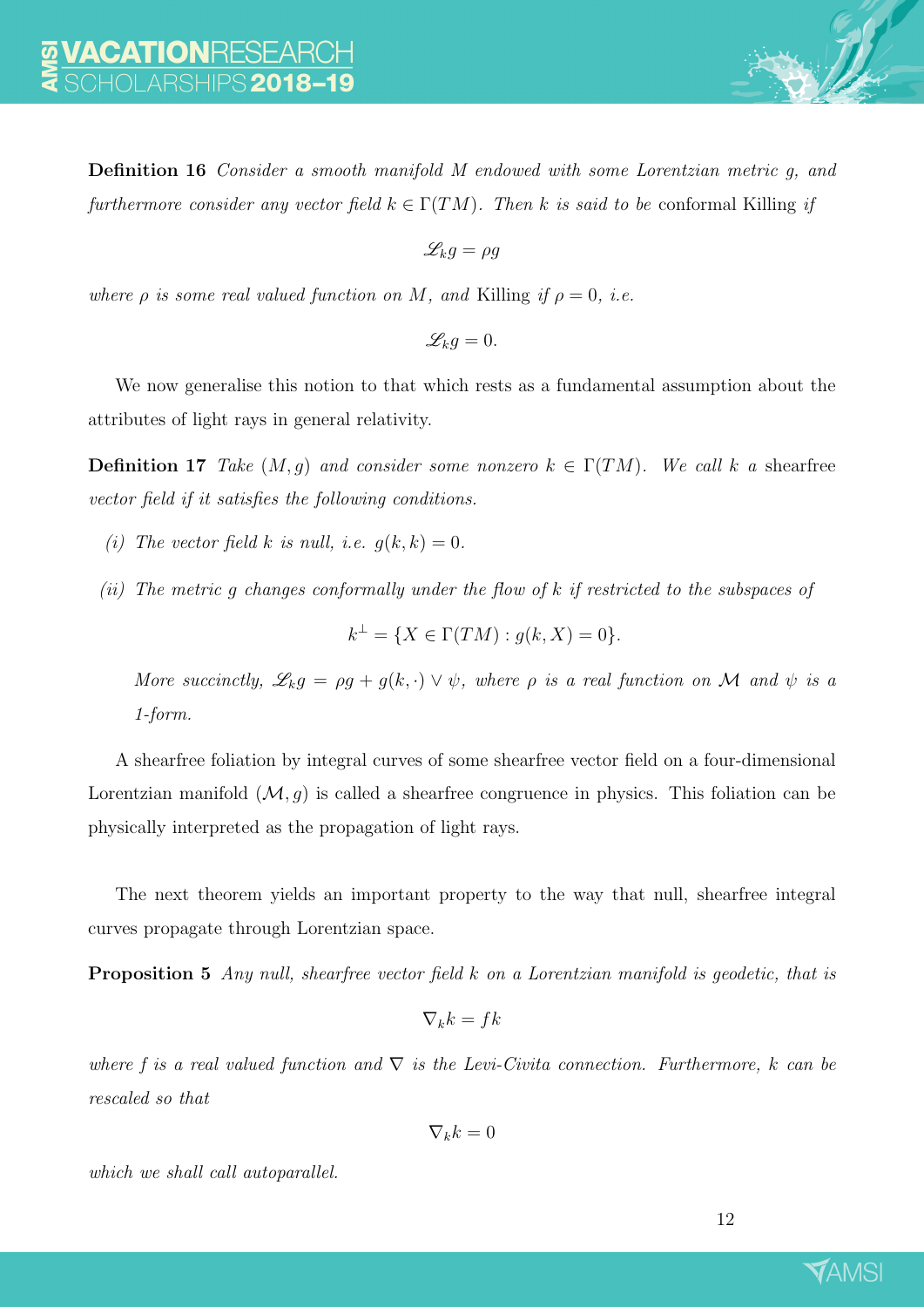Firstly we state a lemma required for the proof of the above statement. We omit the respective proof, but refer the reader to [2] or [7].

**Lemma 2** Take  $(M, g)$  a Lorentzian manifold, then for every  $X \in \Gamma(TM)$ , there exists an operator called the Nomizu operator

 $L_X : \Gamma(TM) \longrightarrow \Gamma(TM), Y \longmapsto L_X Y := -\nabla_X Y$ 

for any  $Y \in \Gamma(TM)$ , that satisfies the following properties

(a) If k is a null vector field, then  $L_k^*k = 0$ 

(b) Given 
$$
X, Y, V \in \Gamma(TM)
$$
, then  $\mathcal{L}_V g(X, Y) = -2g(X, L_V^s Y)$ 

where  $L_X^*$  is the g-adjoint operator defined by

 $g(L_X^*V, W) = g(V, L_XW), \ \forall X, Y, W \in \Gamma(TM)$ 

and  $L_X$  decomposes into its symmetric and anti-symmetric parts

$$
L_X^s := \frac{1}{2}(L_X + L_X^*) \text{ and } L_X^a := \frac{1}{2}(L_X - L_X^*)
$$

Utilising this lemma, we shall now prove the first part of proposition 5. We shall omit part of the proof which shows rescaling, once again referring the reader to the [2] and [7]

*Proof.* Since k is null,  $L_k^* k = 0$ , and regarding Lemma 2 (b), letting  $V = Y = k$ ,

$$
\mathscr{L}_k g(X,k) = -2g(X, \frac{1}{2}(L_k k + L_k^* k)) = g(X, \nabla_k k).
$$

However, k is shearfree and thus there exists a nonzero real  $\rho$  and a 1-form  $\psi$ , such that

$$
\mathscr{L}_k g = (\rho g + g(k, \cdot) \vee \psi)(X, k)
$$

$$
= \rho g(X, k) + g(X, k)\psi(k) = g(X, (\rho + \psi(k))k).
$$

Thus,

$$
g(X, \nabla_k k) = g(X, (\rho + \psi(k))k),
$$
  

$$
\nabla_k k = (\rho + \psi(k))k = fk
$$

where  $f = \rho + \psi(k)$ .  $\Box$ 

13

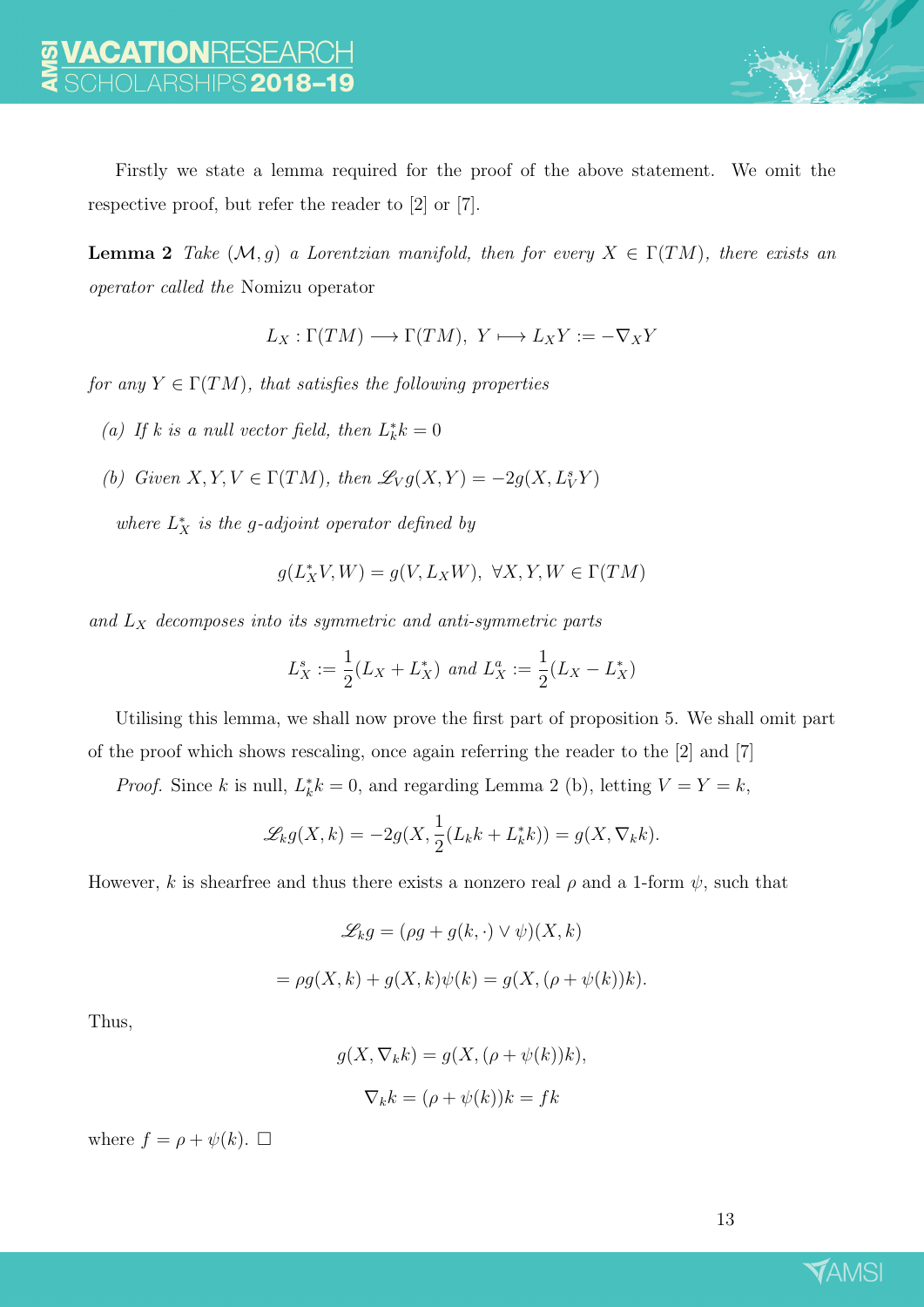

### 5 CR structures and Lorentzian space

The relation between 3-dimensional CR structures and 4-dimensional Lorentzian space equipped with a shearfree congruence has been thoroughly studied from both directions. That is, constructing CR manifolds from a Lorentzian manifold with shearfree congruence, and conversely constructing Lorentzian space from an underlying CR structure. Our focus is on the latter, in which we start with a particular CR structure.

### 5.1 Lifting CR structures

It is well known [8] that starting with a 3-dimensional CR structure  $(M, [(\lambda, \mu)])$ , one can construct a conformal class of Lorentzian metrics on the line bundle  $\mathcal{M} = M \times \mathbb{R}$ , possessing a shearfree congruence.

We introduce the conformal class of Lorentzian metrics on M to be

$$
g = 2P^2(\mu \overline{\mu} + \lambda(dr + W\mu + \overline{W}\overline{\mu} + D\lambda))
$$

where r is the coordinate function of the fibres  $\mathbb R$  in  $\mathcal M$ , P and D are a real functions, with P nonzero, and W is a complex valued function on M. The function  $P^2$  is called the conformal factor of the metric, and each class of metrics is defined up to some conformal change via  $P^2$ .

One can readily find suitable choices of pullbacks of the differential forms, that show the above class of metrics, is in the form presented in proposition 4.

The next proposition indicates a natural choice, k, of shearfree vector field to attain  $(q, k)$ as a shearfree metric. It also states that a family of shearfree metrics is CR invariant meaning each class is uniquely generated up to the transformations

$$
\lambda' = a\lambda, \ \mu' = b\mu + c\lambda.
$$

Proposition 6 The metric

$$
g = 2P^2(\mu\overline{\mu} + \lambda(dr + W\mu + \overline{W}\overline{\mu} + H\lambda))
$$

satisfies the following properties

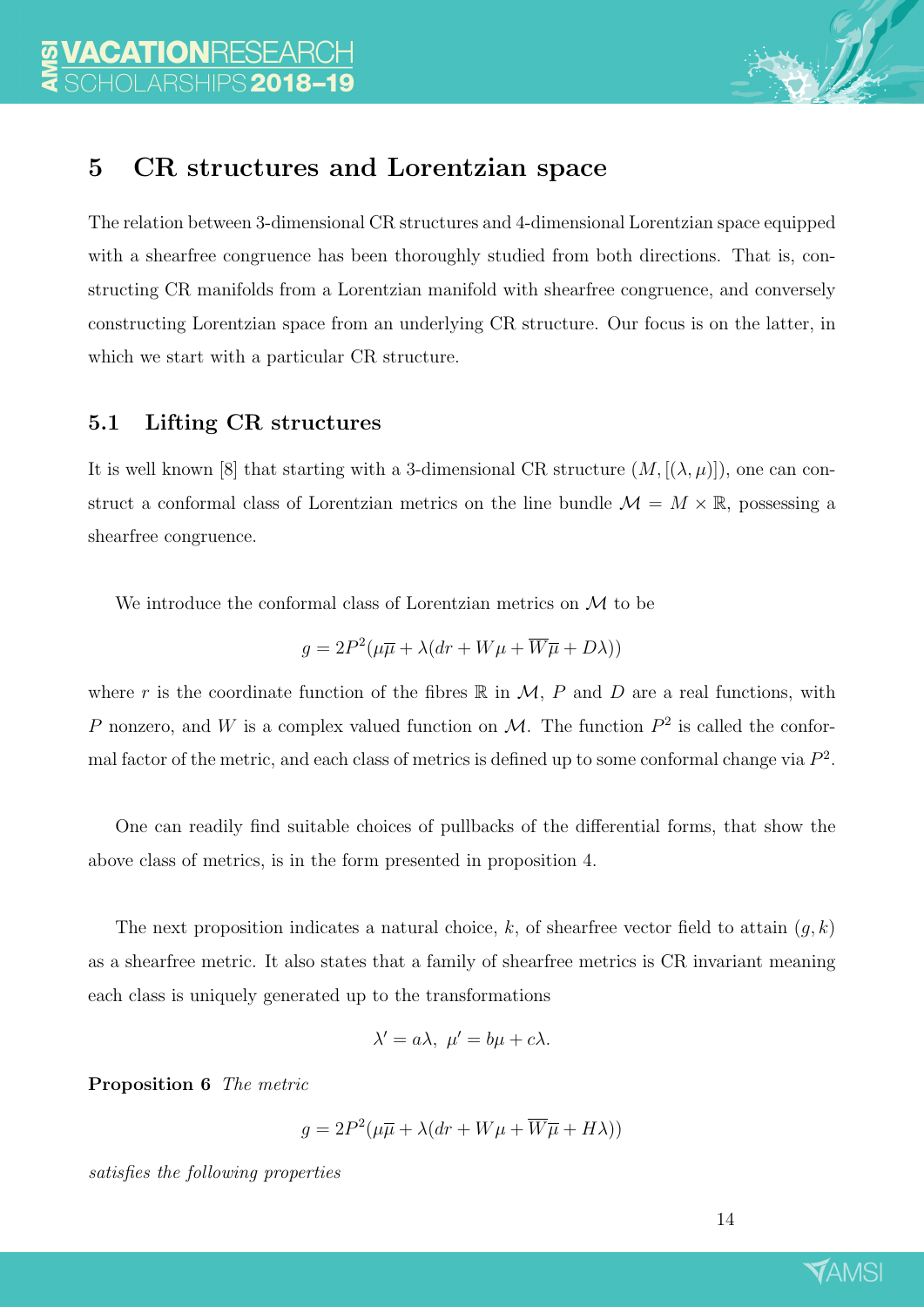- (a)  $k = \partial_r$  is shearfree, and thus  $(g, k)$  is a shearfree metric
- (b) The family of shearfree metrics is CR invariant.

We now introduce the notion which interrelates a particular choice of representative  $(\lambda, \mu)$ of a CR structure to a family of Lorentzian spaces.

**Definition 18** Take  $(M, [(\lambda, \mu)])$  to be a CR structure and fix a representative  $(\lambda, \mu)$  for the structure. Then the pair  $(g, \partial_r)$  defined on M is called a lift of a CR structure into Lorentzian space.

Finally, we state a theorem given in [8] which wraps up our discussion of lifting of CR structures into Lorentzian space.

**Theorem 2** Let  $(M, q)$  be a 4-dimensional Lorentzian manifold. Suppose M is equipped with a shearfree congruence and  $\mathcal M$  is locally the trivial line bundle of a 3-dimensional CR manifold, then the manifold  $(M, g)$ , alongside the shearfree congruence, uniquely determines the CR structure  $(M, [(\lambda, \mu)])$  up to choice of representative. Furthermore, if r is the real coordinate corresponding to R in the line bundle, such that  $k = \partial_r$  is tangent to the shearfree congruence, then the Lorentzian metric g on M can be locally represented by

$$
g = 2P^2(\mu\overline{\mu} + \lambda(dr + W\mu + \overline{W}\overline{\mu} + H\lambda))
$$

with specific functions P, W, H depending on the choice of representative  $(\mu, \lambda)$  for the underlying CR structure.

### 6 Discussion

Wilson (1989) [13] studied in his thesis, a family of spacetimes which all possess an underlying spherical CR structure. In particular, he lifts rigid spheres to generate the Lorentzian metric. Wilson used different realisations of the sphere with differing coframes, and since a complete classification of rigid spheres was then unknown, he used a list of CR spherical structures developed by E. Cartan [5], which impeded the extent of his results. Consequently, instead of an exhaustive classification of spacetimes related to CR spherical structures, has on potentially

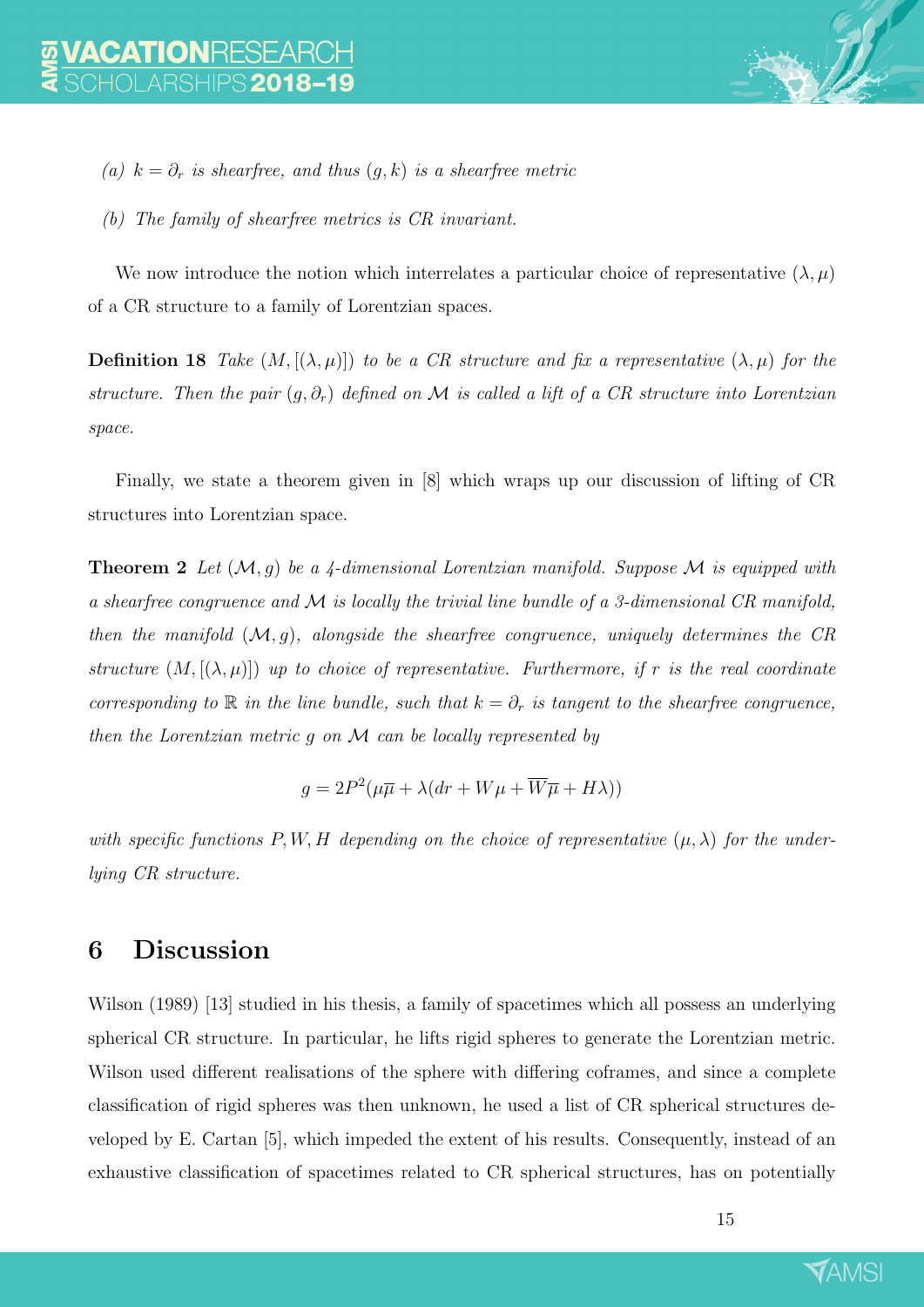

only shown a small subclass of structures are related to the spacetimes.

Subsequent work, by Robinson and Wilson (1991) [12], took a spherical CR structure and generated a new spacetime called the generalised Taub-NUT solution. This backs up the claim that Wilson's thesis is not exhaustive, and provides us with an interesting template with which to study.

As noted, Ezhov and Schmalz (2015) [6] gave a complete classification of the rigid spheres in  $\mathbb{C}^2$ , and thus we have at our disposal a large family of CR structures which have never been related to a corresponding spacetime, and consequently could generate new spacetimes, which may yield interest from both the mathematics and physics communities.

It is our goal to study these results and make transparent exactly which CR structures, in particular rigid spheres, have been related to their respective spacetimes, and then to extend upon this work by deriving new spacetimes. In particular, the aim of this current research period was to lay the foundations of this problem.

### References

- [1] D. V. Alekseevsky, V. Cortés, K. Hasegawa, and Y. Kamishima. "Homogeneous locally conformally Kähler and Sasaki manifolds". In: *Internat. J. Math.* 26.6 (2015), pp. 1541001, 29.
- [2] Dmitri V. Alekseevsky, Masoud Ganji, and Gerd Schmalz. "CR-Geometry and Shearfree Lorentzian Geometry". In: Geometric Complex Analysis. Ed. by Jisoo Byun, Hong Rae Cho, Sung Yeon Kim, Kang-Hyurk Lee, and Jong-Do Park. Singapore: Springer Singapore, 2018, pp. 11–22.
- [3] M. Salah Baouendi, Peter Ebenfelt, and Linda Preiss Rothschild. Real submanifolds in complex space and their mappings. Vol. 47. Princeton Mathematical Series. Princeton University Press, Princeton, NJ, 1999, pp. xii+404.